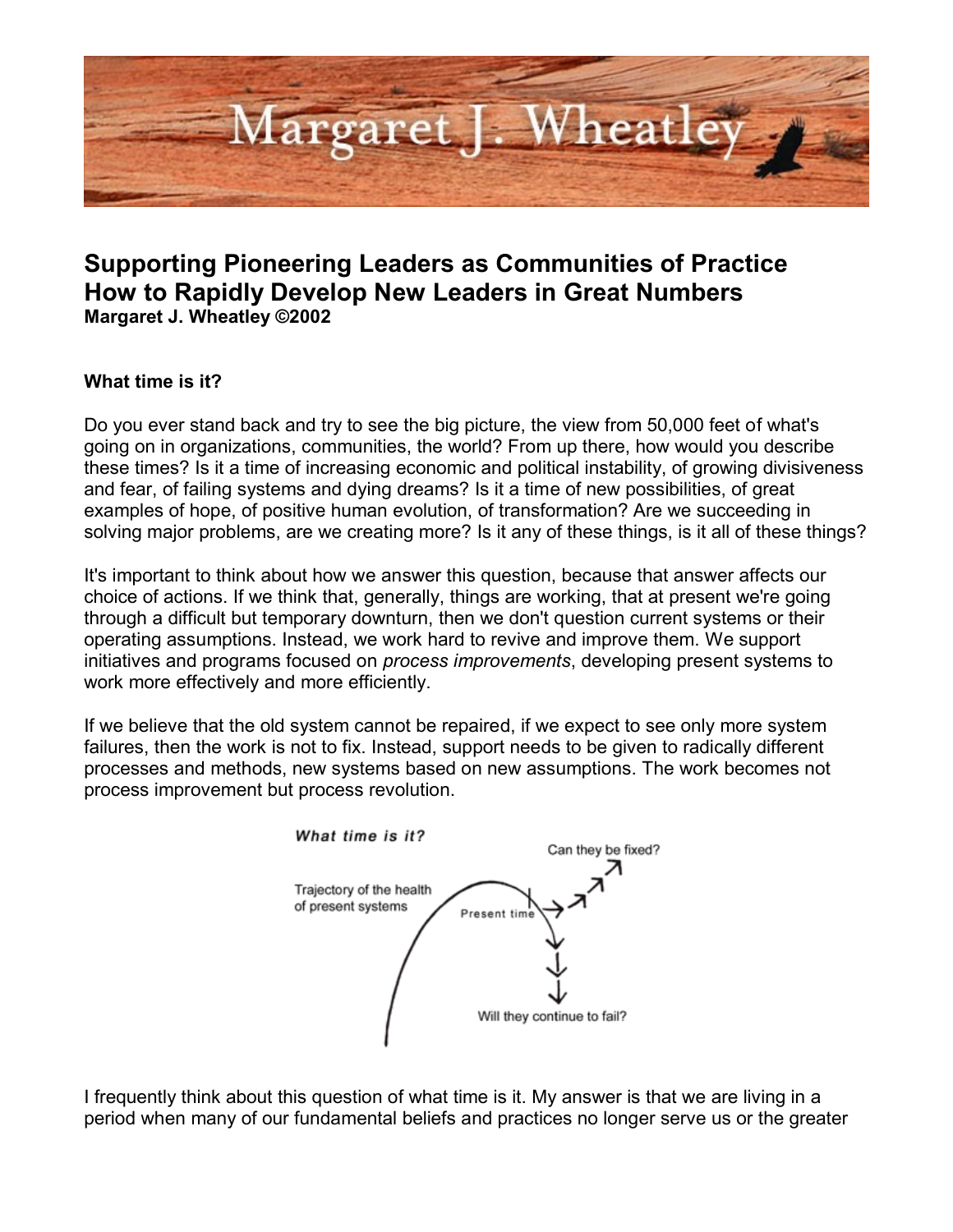world. Worse than that, they are causing great harm and disabling us from being effective sponsors and facilitators of healthy change. I believe that the longer we continue to use familiar Western beliefs and practices, the more impotent we become to create the world we want.

We have caused many messes in the world, many of them unintentional, because we acted on beliefs and assumptions that could never engender healthy societies. We wove the following beliefs into our practices: that humans are motivated by selfishness, greed, and fear. That we exist as individuals, free of the obligation of interdependence. That hierarchy and bureaucracy are the best forms of organizing. That efficiency is the premier measure of value. That people work best under controls and regulations. That diversity is a problem. That unrestrained growth is good. That a healthy economy leads naturally to a healthy society. That poor people have different motivations than other people. That only a few people are creative. That only a few people are willing to struggle for their freedom.

These beliefs are not true and they have created intractable problems that cannot be solved within current systems of thought and practice. The destructiveness of these beliefs materializes in the major problems afflicting local communities around the globe, problems that persist and grow in spite of years of attempts to solve them: loss of cultures, ecological degradation, poverty, deteriorating health, war and dislocation, economic disempowerment of nations, accrual of power and wealth into fewer hands. While millions of people are working earnestly to solve these problems, and billions of dollars are poured into efforts to reverse the destruction, we need to take an honest look at whether our current approaches work. I believe that we are living out Einstein's well-known maxim: "No problem can be solved from the same level of consciousness that created it."

#### **Where have all the leaders gone?**

There is a well-noted and alarming trend reported throughout the world--a desperate shortage of good leaders and talented professionals. These shortages appear at a time when the world is reeling from years of failed leadership. Leaders either have struggled valiantly with ineffective means, such as bureaucracy and command and control, or they have held onto power through brutal and corrupt means.

We are not yet free of this legacy of bad leadership, of abuses of power and profound disrespect for the human spirit. As this era grows more turbulent, some leaders are becoming desperate in their grasp for power. Daily, we learn of greater corruption, more extremes of abuse, more belligerent behaviors on the part of leaders.

Many individuals and organizations, in increasing numbers, are attempting to intervene to resolve the most pressing problems of this time: health, human rights, poverty, hunger, illiteracy, environmental issues, democracy. Far too many of these well-intentioned efforts are subverted by the lack of talented leadership. Money for projects disappears because of mismanagement, inexperience, or corruption. Change efforts fail because of inappropriate implementation processes. In developing countries we say there's a leadership vacuum. In developed countries, we ask, "Where have all the leaders gone?"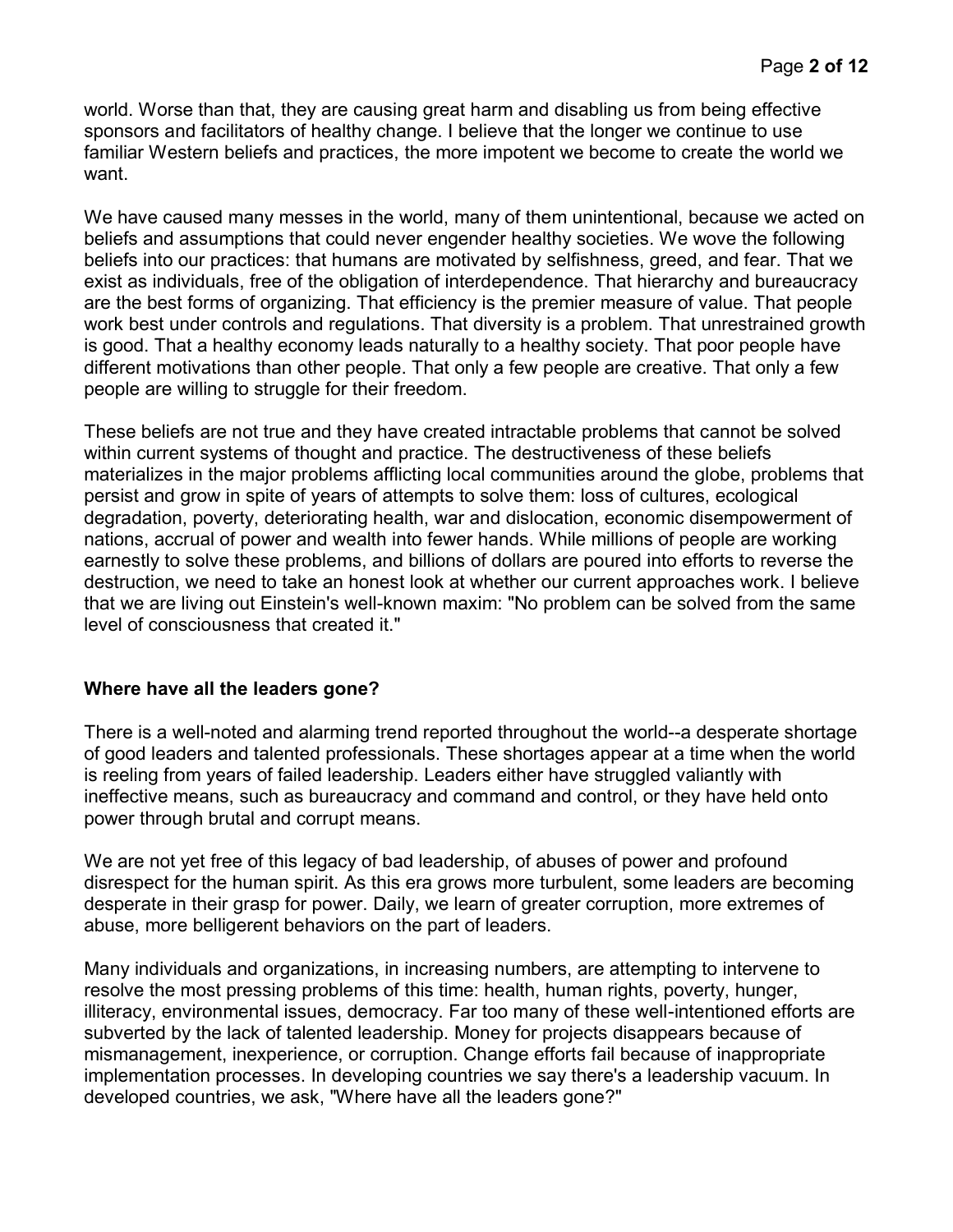So the need for new leaders is urgent. We need new leadership in communities everywhere. We need leaders who know how to nourish and rely on the innate creativity, freedom, generosity, and caring of people. We need leaders who are life-affirming rather than lifedestroying. Unless we quickly figure out how to nurture and support this new leadership, we can't hope for peaceful change. We will, instead, be confronted by increasing anarchy and societal meltdowns.

Thus, new leadership becomes a central and pressing challenge of our time.

## **The story of CIDA City Campus**

Recently I met a remarkable young South African leader, Taddy Blecher. Together with his colleagues, and many professionals who volunteer their time, he has created the most amazing university in Johannesburg--CIDA City Campus. In existence for just two years, CIDA already serves 1200 students from the poorest rural areas in South Africa. Soon, CIDA will double in size with the admission of the next class of one thousand students. This entering class was chosen from several thousand applicants, and the selection was done entirely by present students.

Taddy has an unshakable belief in the potential of people: "Everyone is a leader and needs to be cherished for that." At CIDA, thousands of young students are developing as new leaders for South Africa. Nothing about CIDA resembles traditional models of education. Instead, they rely on the deep communitarian values of Africa. One thousand students take the same class and the same exams at the same time. They live together in formerly elite, now abandoned hotels in downtown Johannesburg. They advise each other, look out for each other, go job hunting together, sing together, cook together. They live, work, and study as a community. In this community, no one struggles alone and no one succeeds at the expense of another. CIDA students out-perform traditional students academically and in the work place, and radiate belief in themselves and their potential to serve their nation.

They also know how to manifest their leadership with exponential power. When I visited CIDA, I met a group of thirty students who had been specially trained in AIDS awareness education, and then gone back to their rural villages to teach their communities about HIV/AIDS. Each student had pledged to visit with one thousand people. They had just returned from this weekend effort, and proudly announced that they had brought AIDS education to 300,000 villagers in four days. Another group was about to be trained to educate local people in how to handle their money, credit, and banking.

The enthusiasm and joy that radiates in CIDA stand in stark contrast to other educational institutions. But rather than treat CIDA as an interesting exception to the norm. I want to illuminate them as representative of our future. The young leaders developing at CIDA demonstrate how powerful their idealism can be when held in community, how serving others is a source of joy and energy, how together we might possibly change the world. No one at CIDA acts in isolation. Working together in supportive community, each develops their unique skills and capacity as a leader. And they sustain their enthusiasm for leadership at a time when the problems faced by their nation and the African continent are overwhelming and seemingly without solution.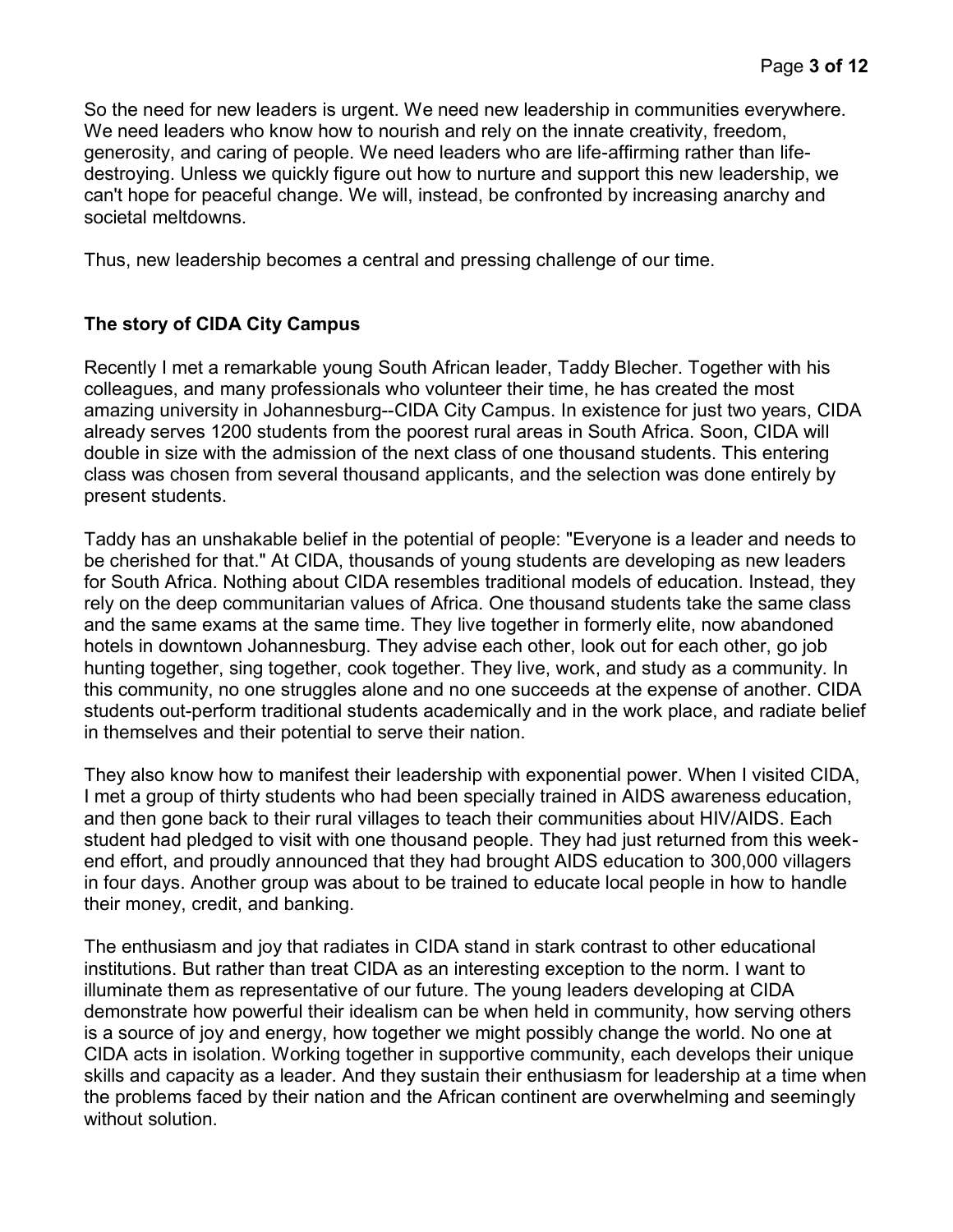#### **The new leaders are already here**

Not only at CIDA, but everywhere there are aspiring leaders who have a firm commitment to lead in new ways, to not repeat the mistakes and abuses of the past. They exist in all communities, clear in their resolve to lead differently. They often say that leadership has chosen them, that it is their vocation to lead at this time. But they are trying to forge new leadership while living in countries and communities characterized by either corrupt leaders or well-intentioned bureaucrats. From whom can they learn new ways? Who are their mentors? How can they quickly learn alternative modes of leadership? And if they've grown up under oppression and colonialism, told for centuries that they're worthless and powerless, how do they let go of that conditioning and truly empower themselves as leaders?

I believe that the old leadership paradigm has failed us and that our current systems will continue to unravel. This has changed what I do and who I choose to support. I no longer spend any time trying to fix or repair the old, or to improve old leadership methods. I spend all of my time now supporting those giving birth to the new, those pioneering with new approaches to organizing and leading. In communities all over the world, there are many brave pioneers experimenting with new approaches for resolving the most difficult societal problems. These new leaders have abandoned traditional practices of hierarchy, power, and bureaucracy. They believe in people's innate creativity and caring. They know that most people can be awakened to be active in determining what goes on in their communities and organizations. They practice consistent innovation and courage-wherever they see a problem, they also see possibility. They figure out how to respond. If one response doesn't work, they try another. They naturally think in terms of interconnectedness, following problems wherever they lead, addressing multiple causes rather than single symptoms. They think in terms of complex global systems and yet also understand this world as a global village.

Presently, many organizations and individuals are engaged in supporting these new leaders, often known as social entrepreneurs. However, the majority of these efforts support these leaders at the level of the individual, awarding them fellowships and scholarships, bringing them from their own communities to study at universities, foundations, and leadership programs. But as yet, no one has determined how best to develop these new leaders in the large numbers that are needed. If we are to resource our communities with new, life-affirming leadership, we need a very different model for how to educate and nourish leaders at a new level of scale.

#### **The challenges of paradigm pioneers**

While those who want to support new leaders are struggling with the dilemma of scale, individual leaders face very challenging conditions. They act in isolation, often criticized, mocked, or ignored by the prevailing culture. They have no way of knowing there are many more like them, pioneers struggling with new ways of leading. It is a constant struggle to maintain focus and courage in the midst of such criticism and loneliness.

And, there are other challenges for these pioneers. These arise from the dynamics of paradigm shifts and how people generally behave when confronted with a new world view.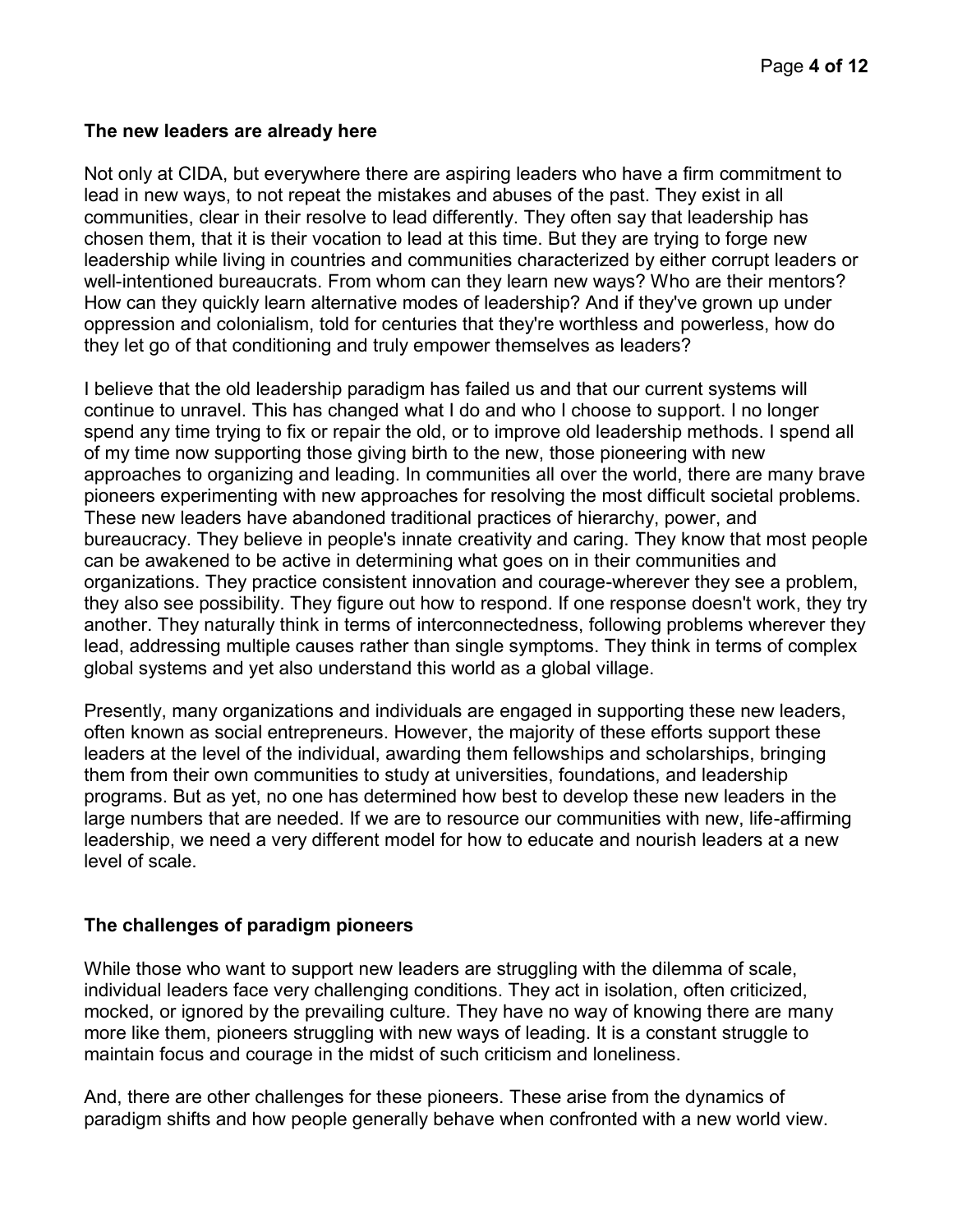#### *New leaders must invent the future while dealing with the past*.

In speaking with these new leaders, it is very clear that they refuse to carry the past into the future. They do not want to repeat the mistakes of the past having, in many cases, personally suffered from ineffective or brutal leadership. They want to work in new ways, but these new ways of organizing, the new processes for implementing change, have yet to be developed. It is their work to invent them, and so they do double duty. They must simultaneously invent a new process or organizing form, and also solve the problems created by past practices.

#### *It is difficult to break with tradition*

It is not easy to invent the new. It is difficult to break free of the training, history, and familiar practices of the prevailing culture. New leaders certainly know that bureaucracy doesn't work, that corruption destroys communities, that aid administered from the top down most often fails. They refuse to repeat these practices, but they, like all of us, have been raised in these traditional ways. Past habits of practice exert strong pressures. When crises mount and people feel fearful and overwhelmed, we default back to practices that are familiar, even if they are ineffective.

#### *Supporters want them to look familiar*

Those with the means to support new leaders often complicate their pioneering work by wanting them to use familiar and traditional leadership processes. Those with resources often feel it too risky to support experiments with new practices. It feels safer to ask for traditional strategic plans, business plans, measurements, and reports, no matter what the context of the initiative. On the surface these seem to be important skill sets, but there is now substantial research demonstrating the failure of these methods to produce desired results in the most traditional of organizations. Perhaps supporters are risk-averse, perhaps they are unaware that these methods don't work. Whatever the reason, sponsors insist that pioneering leaders conform to the past. Resources are not available unless new leaders can demonstrate competency in familiar leadership practices, even those that have consistently failed to achieve sustained change.

And when resources are scarce, and competition grows among different projects, it is easy for pioneers to lose their way. Against their best judgment of what works in their community, they agree to comply with procedures and practices they know can't succeed. Over time, they fail, not from lack of vision or willingness to experiment, but because they have been held back from those experiments. We destroy these pioneers by insisting that they conform to the mistakes of the past.

#### *There is no room for failure*

As pioneers, it is impossible to get it right the first time. No one has yet drawn accurate maps- explorers learn as they go. The maps that pioneers create will make it easy for large populations to migrate easily to the future, but their own explorations require great sacrifice and constant learning. Our present culture doesn't support this kind of experimentation. We want right answers quickly; we ask people to demonstrate success early in their ventures. We evaluate them based on short-term measures. We seldom give adequate time for the explorations and failures that are part of mapping a new territory. Instead of offering additional resources to their explorations and experiments, we abandon them in favor of safer projects that employ familiar, flawed means.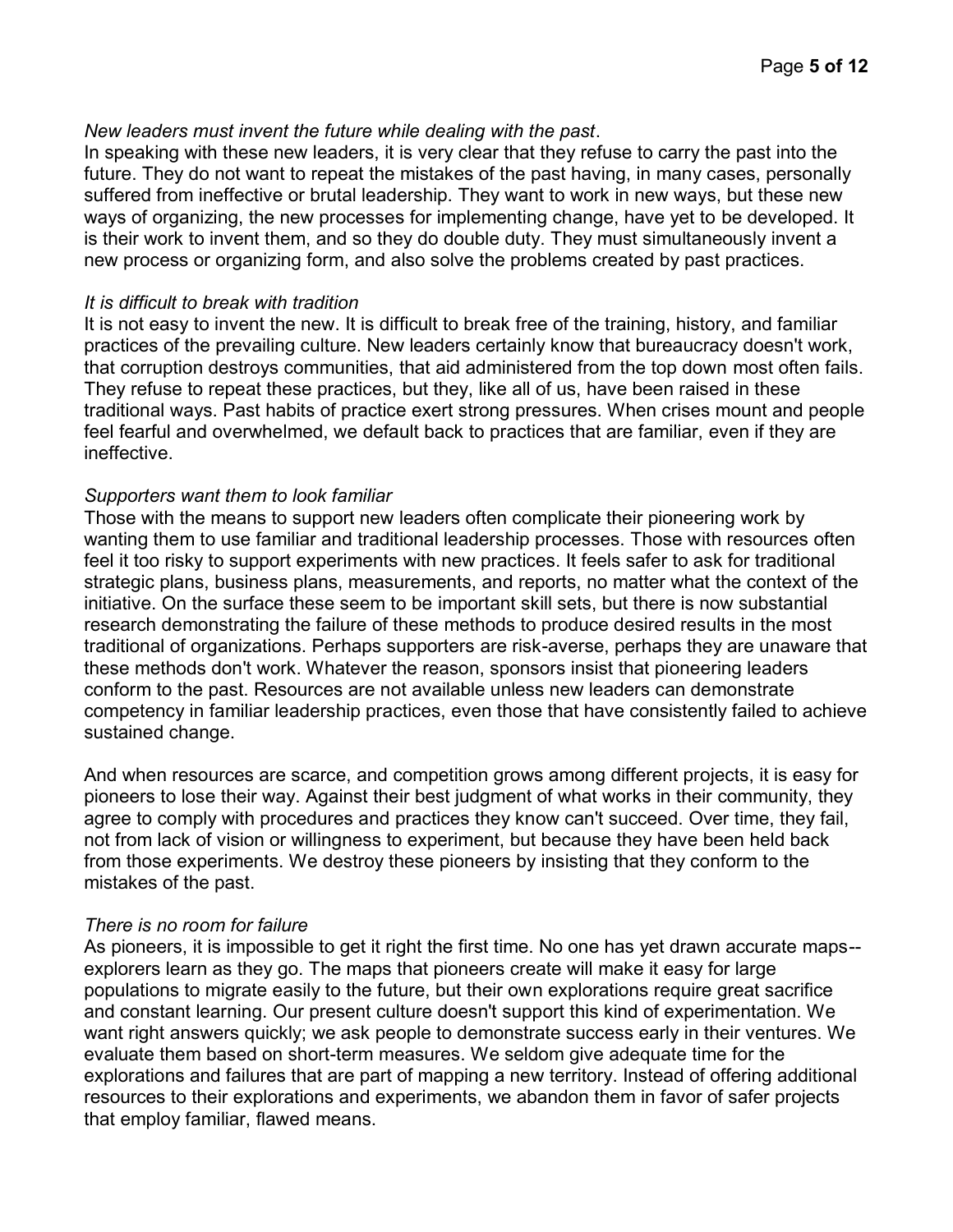Paradigm pioneers struggle in isolation to create the new in the context of the old.



#### *We want them to fail*

This is the greatest, unspoken difficulty pioneering leaders encounter. Society does not want them to succeed. To acknowledge their success means we will have to change. We will have to abandon the comfort of our familiar beliefs and practices. People naturally flee from such changes and thus, even as the old ways fail, we hold onto them more fiercely and apply them more zealously.

In his seminal work on paradigms, Thomas Kuhn described the behavior of scientists when confronted with evidence that pointed to a truly new world view. (see *The Structure of Scientific Revolutions*, 1996, 1974) When the new evidence clearly demonstrated the need for a change in paradigms, scientists were observed working hard to make the evidence conform to their old worldview. In defense of the old, they would discard or reinterpret the data. (This was always done unconsciously.) And in the most startling instances, they actually would be blind to the new information-even with the data in front of them, they literally could not see it. For them, the new did not exist.

When the paradigm is changing, it is common to experience each of these dynamics. How often do we see an innovative approach, and then characterize it as traditional? How often do we observe new leadership practices and deny their existence? How often do we treat their successes as anomalies or as exceptions to the norm? How difficult is it for us to acknowledge them for what they are, radical departures from tradition, the first trail markers of our way to the future?

Mohammed Junus, the founder of Grameen Bank in Bangladesh and pioneer of micro-lending to the poor, tells the story of trying to get support from traditional bankers for his first loans to poor people. Dr. Junus wanted to loan very small amounts of money (often not more than a few dollars) to give Bangla people the means to start their own businesses. Whatever evidence he presented, the bank's reply was always the same: "The poor are not credit worthy." Frustrated, he then loaned his own money to the poor, and was paid back on time. But the bank's response was the same. Even after several years of successful lending to the poor, Dr. Junus was still greeted with the same old belief, "The poor are not credit worthy." He realized that no matter how much evidence he might accumulate to demonstrate the contrary, the banks would never see his evidence nor change their beliefs. (Grameen has since loaned millions to the poor, and developed a model for micro-lending that is used worldwide.)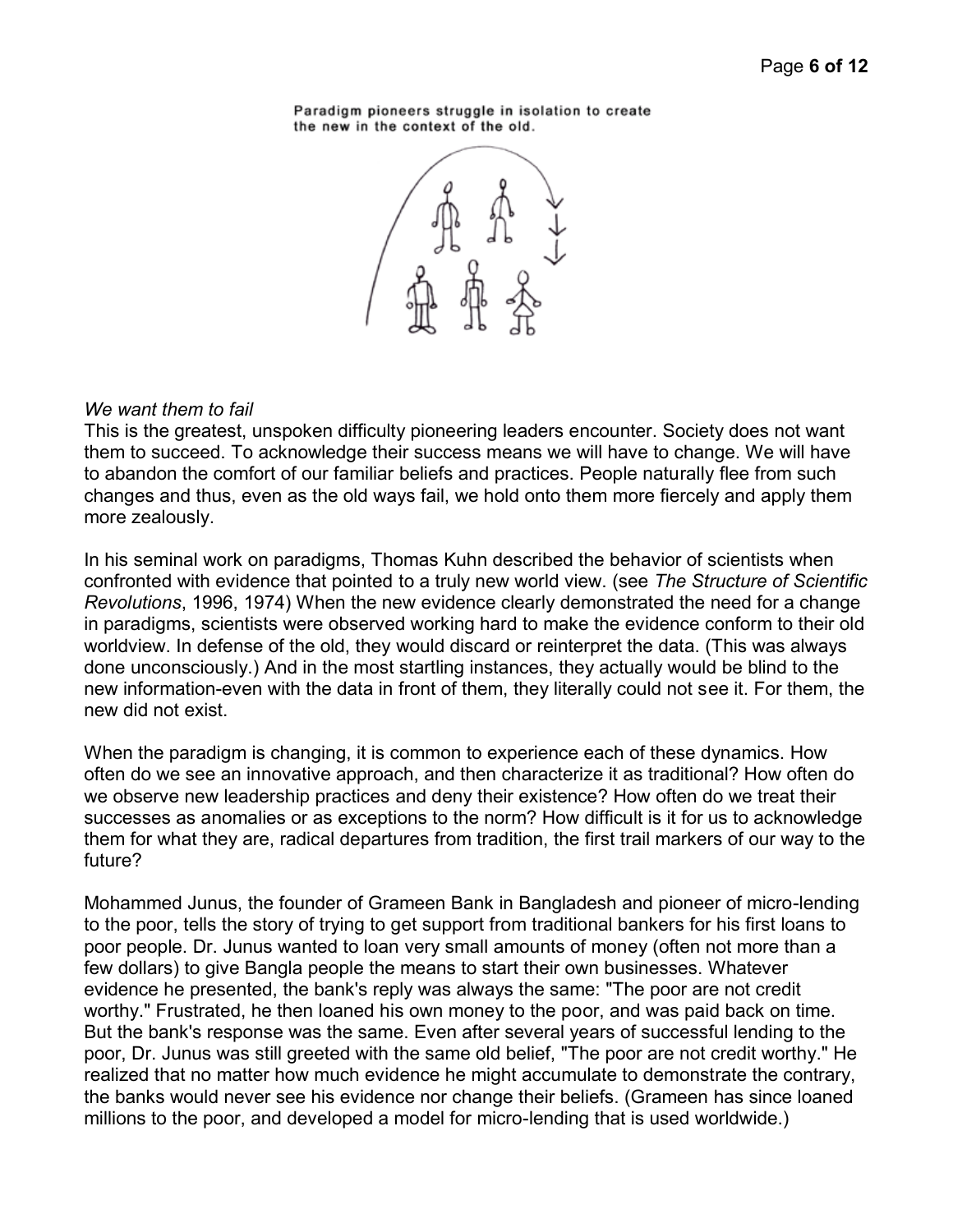### **Learning occurs in community**

Because of the world's pressing leader shortage, and these paradigm-shift dynamics, there is an urgent need to support, strengthen, and nurture pioneering new leaders. They are eager learners, willing to try new approaches, hungry for methods and ideas that will work. Yet traditional approaches to leadership development are woefully inadequate to meet their learning needs.

Fortunately, research and work done on both adult learning and on "communities of practice" offer solutions to this leadership development challenge. Two quite different approaches-one from working with the poor in Brazil, the second from working with global corporations--come together to mark a clear path.

The first is the pioneering work of Paulo Freire. Working among the poorest of the poor in Brazil, Freire developed the practice and theory of *Critical Education.* (See Pedagogy of the Oppressed, ) He demonstrated that people who had never learned to read could quickly develop skills of literacy and complex reasoning if those skills would help them improve their lives. If they learned to think critically about the forces creating their poverty, they quickly learned the skills and analytic tools that could help relieve their condition.

Freire's work has since been substantiated by many others, in a wide variety of cultures and populations. The essential lesson is this: When people understand the forces creating the adverse conditions of their life, and how they might change those forces, they become eager and rapid learners. They are capable of learning sophisticated skills that far surpass traditional assumptions about their intellectual capacity. And they learn these skills faster than anyone would have thought possible.

The second body of practice and research is that of "Communities of Practice." This work has been pioneered in modern corporations, where training needs and efforts at knowledge management consume billions of dollars. Some core questions have been: How can people most quickly learn new skills? How is knowledge developed and shared within an organization? The concept "community of practice" was developed to illuminate that learning is a social experience. We humans learn best when in relationship with others who share a common practice. We self-organize as communities with those who have skills and knowledge that are important to us. Etienne Wenger, a pioneer in this field (see, Communities of Practice: Learning, Meaning, and Identity, 1998), states: "Since the beginning of history, human beings have formed communities that accumulate collective learning into social practices-communities of practice. Tribes are an early example. More recent instances include the guilds of the Middle Ages that took on the stewardship of a trade, and scientific communities that collectively define what counts as valid knowledge in a specific area of investigation. Less obvious cases could be a local gardening club, nurses in a ward, a street gang, or a group of software engineers meeting regularly in the cafeteria to share tips."

Communities of practice demonstrate that it is natural for people to seek out those who have knowledge and experience that they need. As people find each other and exchange ideas, good relationships develop and a community forms. This community becomes a rich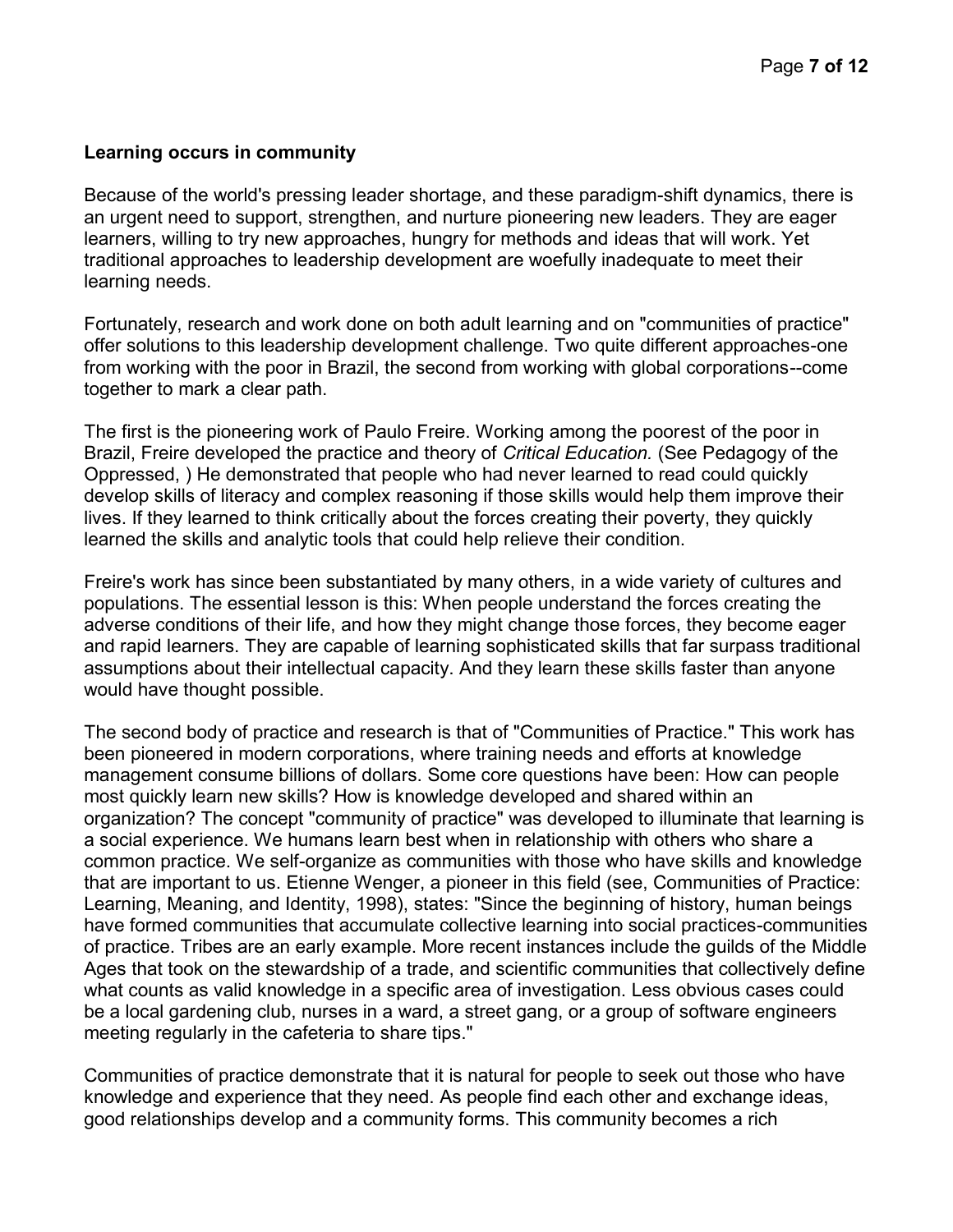marketplace where knowledge and experience are shared. It also becomes an incubator where new knowledge, skills, and competencies develop. In corporations, many of the core competencies (the core skills that are the organization's unique strengths) develop within these informal, self-organized communities, not from any intentional strategic or development strategy.

The literature on communities of practice is filled with stunning examples of how workers learn complex skills in rapid time when seated next to those who have the skill. And of how workers reach out electronically across the globe with a question to colleagues, and receive back immediate, expert advice that resolves a crisis or dilemma.

These two very different fields-Critical Education and Communities of Practice-teach the same lessons. People learn very quickly when they have a need for the skills and information. If it will change their lives, if it will help them accomplish what is important to them, everyone can become a good learner. We learn complex competencies and knowledge in a matter of weeks, not months or years. And people learn best in community, when they are engaged with one another, when everyone is both student and teacher, expert and apprentice, in a rich exchange of experiences and learnings.

## **Supporting and sustaining new leaders**

There is important work to be done to effectively support and nurture the pioneering new leaders that are appearing everywhere. It is possible to strengthen and develop these leaders in great number if we work from a new unit of scale, that of communities of practice rather than individuals. It is in these communities that learning accelerates and healthy and robust practices develop quickly.

There are four key areas of work that can support the development of new leadership-incommunity. Each of these four areas describes work for foundations, NGOs, governments-all organizations focused on supporting new leadership as the means to create sustainable change.



**I. Name the Community**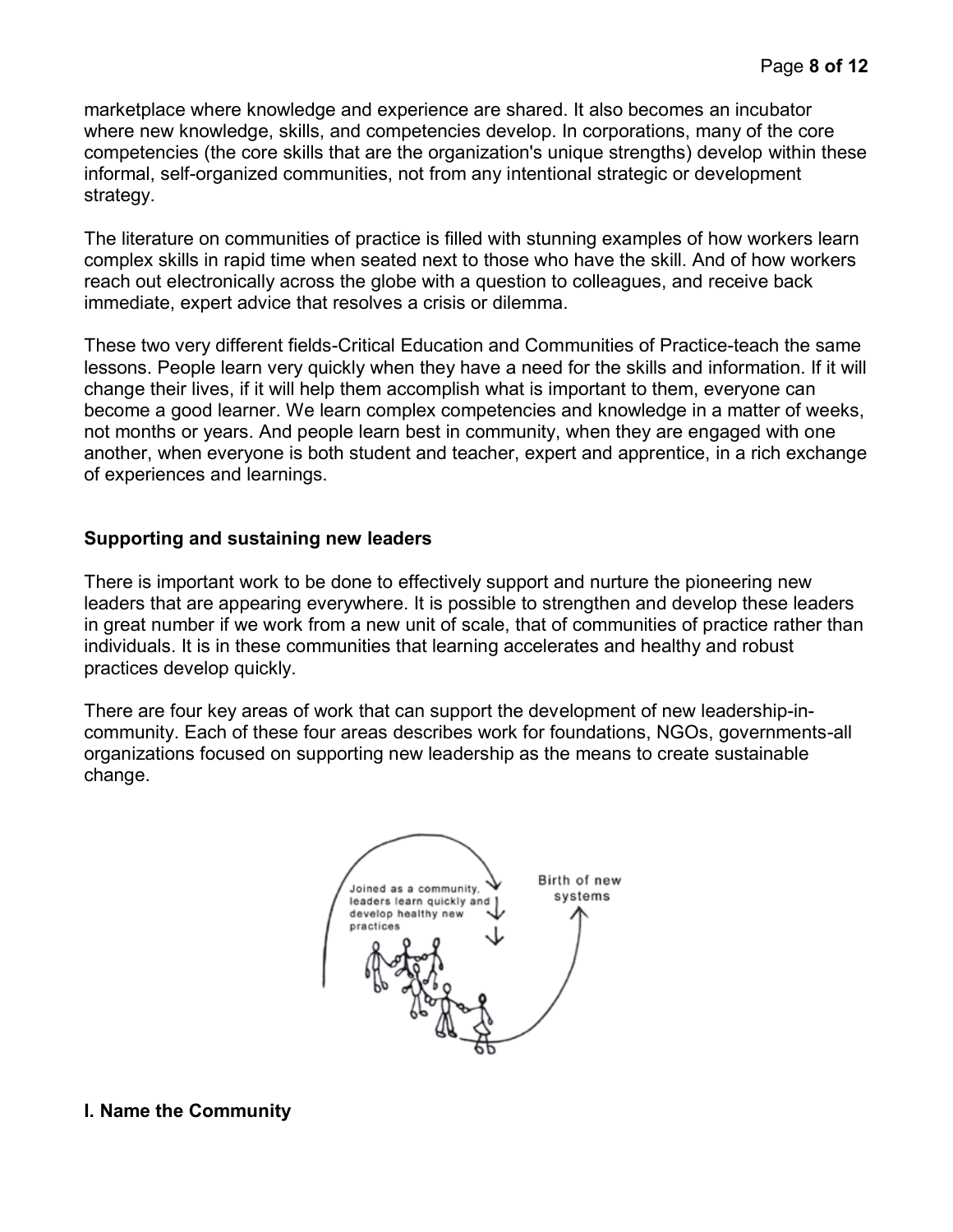Pioneering leaders act in isolation, unaware that they are part of a broader community. They act on intuition and experience, struggling to not revert to the practices of the past. They feel alone and strange, often criticized, even ridiculed, by their community. They bear such labels as idealists, dreamers, innocents, for believing that they can lead in new ways, solve entrenched problems, and create sustainable progress.

All this changes when they learn that they are part of a community, that there are many more like them. They gain confidence and courage. They find new energy to stay in the challenges and struggles of pioneering the new.

The community they belong to is a community of practice, not of place. The community forms among people acting from the same values and visions. Their practices are varied and unique, but each practice develops from a shared set of values. In this way, the community is very diverse in its expression, and very united in its purpose.

Only certain organizations --those who observe many communities or nations and who see more of the whole--have sufficient scope to name this community. It is never identified by those engaged in the day-to-day work in their separate communities.

## **II. Connect the Community**

In nature, if a system is in distress, the solution is always to connect it to more of itself. As the network of relationships is rewoven and strengthened, the system processes new information and becomes healthier. A human community becomes stronger and more competent as new connections are formed with those formerly excluded, as it brings in those who sit on the periphery, as communication reaches more parts of the system, and as better relationships are developed.

We live in a time when connecting across distances has become much easier. Technology facilitates the formation of communities of practice, through dedicated websites, on-line conferences, list serves. But technology is only a supplement to necessary human and intimate connections, including gatherings of the community, publications specific to the community's interests, exchanges of people and resources.

Members of the community are too busy to develop the connections that would assist them. Again, those who have the privilege of seeing the whole of the community need to support multiple ways for members to connect with one another.

## **III. Resource the Community**

Communities of practice need to be nourished with many different resources. They require ideas, methods, mentors, processes, information, technology, equipment, money. Each of these is important, but one great gap is that of knowledge-knowing what techniques and processes are available that work well. For example, they may be leading a community development process, yet know nothing of new means to engage the whole community, or new processes for valuing all of a community's assets. Without this knowledge, they either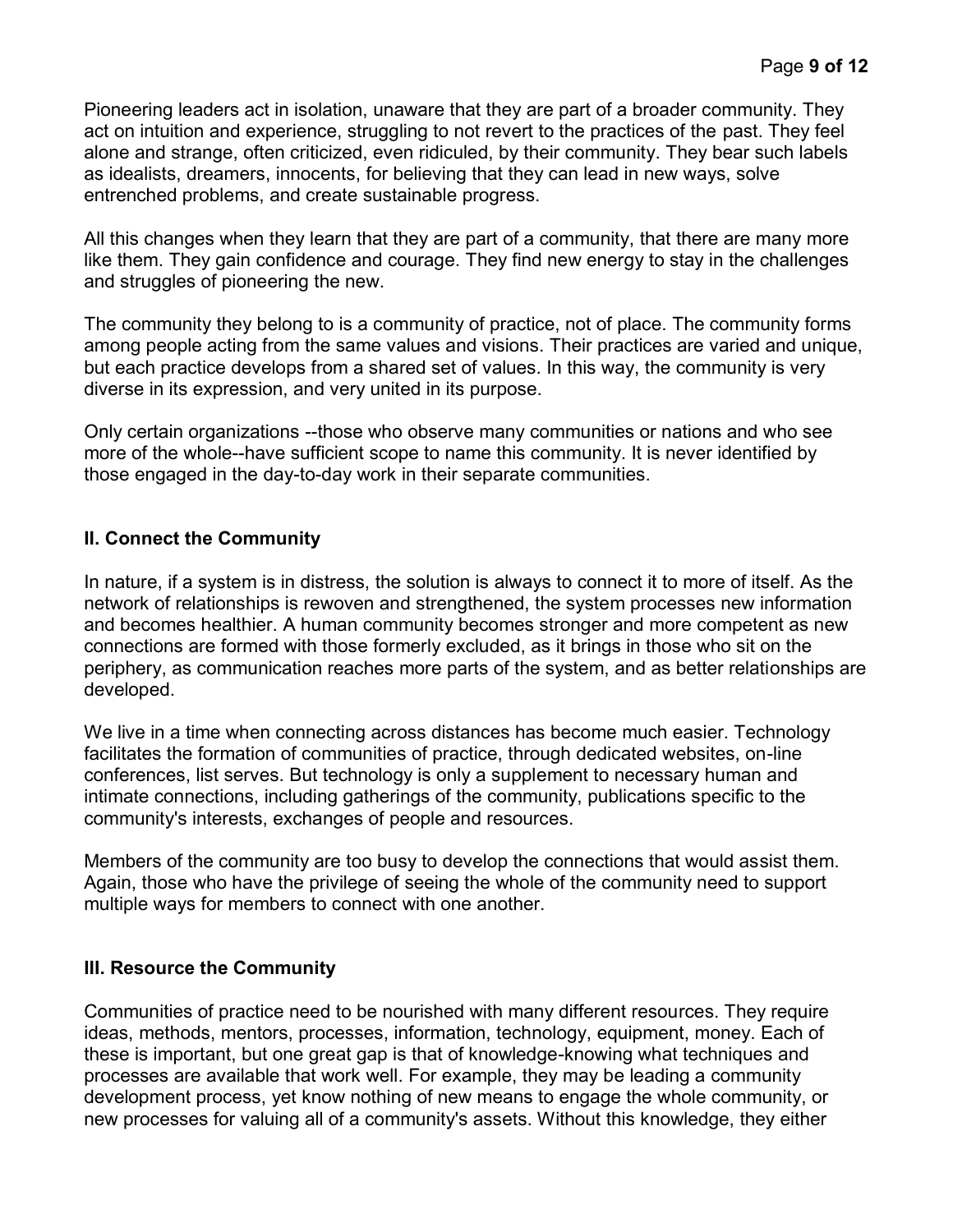reinvent the wheel, or latch too quickly onto whatever process they hear about, even inappropriate or substandard ones.

To bring good resources to eager learners is such a simple and powerful means to promote the learning and practices of these pioneers. And these new leaders are already highly efficient users of resources--they've been stretching meager means for years.

#### **IV. Illuminate and Interpret the Community**

There is a critical need to tell the stories of this community, to get public attention for their efforts. Remember how difficult it is for any of us to see a new paradigm, even when it's right under our noses. People, if they even notice them, are most likely to see these new pioneers as inspiring and temporary deviations from the norm. It takes time, attention, and a consistent media focus for people to see them for what they are, examples of what's possible, of what our new world could look like. To develop this level of public awareness requires skillful working with the media.

#### **Berkana's experience with this fourfold approach**

This model emerged from the work of The Berkana Institute during the past two years. We didn't design the model, we just noticed that it was an accurate description of the work we found ourselves doing. For example, we'd been working with a global network of younger leaders, Pioneers of Change. [\(www.pioneersofchange.net\)](http://www.pioneersofchange.net/) Some of their members had participated in our initiative, From the Four Directions, where we support the creation of ongoing conversations among local leaders in many countries. [\(www.fromthefourdirections.org\)](http://fromthefourdirecitons.org/) We had noted a trend among some of the pioneers-they were intent on establishing leadership learning centers in their own communities. They either were dreaming of how they might do this, or were already engaged in creating an organized response to the needs of their communities for new leaders. A group of them serendipitously found themselves together at a meeting, most of them unaware of the dreams they shared. In fact, a few of them commented on how they'd been hesitant to express their idea of a leadership center because it felt too strange. Two staff from Berkana were present at that meeting, and were quick to "name the community." We then entered into conversation with them as to what they needed, and how we might best support them with connections and resources. Since that time in July 2001, Berkana and Pioneers of Change have partnered in supporting six new leadership centers developing in Croatia, England, India, Mexico, South Africa, and Zimbabwe. We've held gatherings for those initiating these centers, provided on-line conferencing, information, mentors-and most recently, partnerships (that will include financial support ) between our U.S. From the Four Directions leadership circles and these centers.

There are two other communities of practice that Berkana has named and is now supporting. These include a broad community of practice among African leaders who are giving birth to a new, African-based form of leadership; and a global community of practice among those using circle/council/conversation processes for societal change.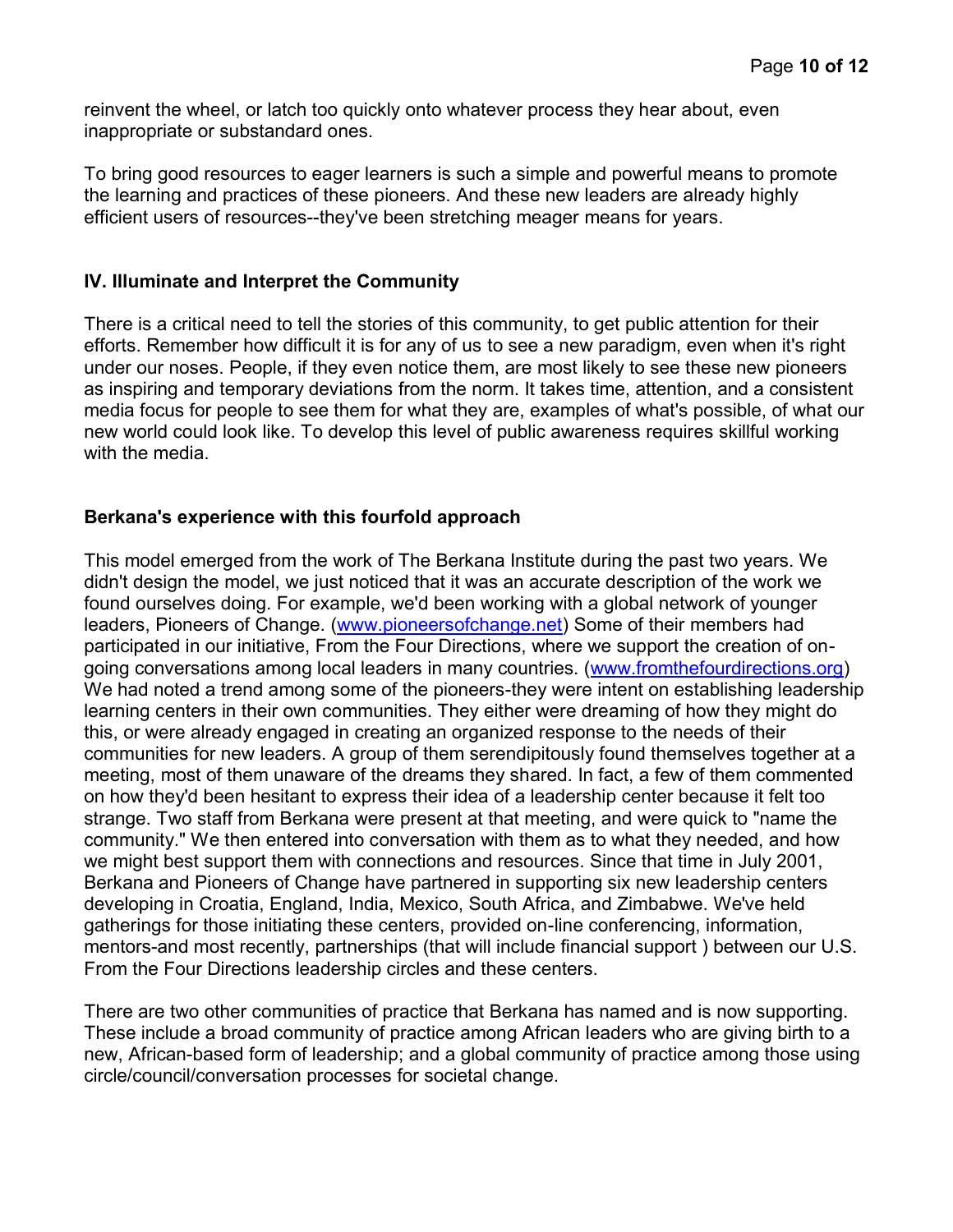### **The power of this approach**

We live in a time when coalitions, alliances, and networks are growing. People have created many networks, and some are now creating networks of networks. These networks will be essential for successful change, but they are not as intentional as is a community of practice. Exchanges among members of a network tend to be less focused and more dependent on how and when individuals choose to engage with those in the network.

Communities of practice develop from a need to do one's work more effectively. Because there is such a great need to connect with other members of the community, their work together can emerge quickly as a body of new competencies and methods that spread rapidly throughout the community. Therefore, facilitating communities of practice among pioneering leaders is a deliberate strategy to speed-up the emergence of new ways of organizing, of new global leadership practices that affirm rather than destroy life.

Emergence is life's process for taking local actions to achieve global impact. In nature, change never happens as a result of top-down, pre-conceived strategic plans, or from the mandate of any single individual or boss. Change begins as local actions spring to life simultaneously around the system. If these changes remain disconnected, nothing happens beyond their own locale. However, if connected, then local actions can emerge as a powerful influence at a more global or comprehensive level. (Global here means that the system operates at a larger scale, not necessarily the entire planet.) These powerful emergent phenomena appear suddenly and, most often, surprisingly. Think about how globalization and corporate power suddenly came to dominate, or how the Berlin Wall suddenly came down. Emergent phenomena always exert much greater power than the sum of their parts, and they always posses unique qualities that are different from the local actions that engendered them.

Emergence happens through connections. Therefore, any process that can catalyze connections becomes the means to achieve change at a global level. We are working intentionally with this powerful process when we name, connect, resource, and illuminate communities of practice. Inside these communities, leaders learn quickly, create new practices, and feel supported in their pioneering work. And through emergence, their relatively small, local efforts can become a global force for change, powerful enough to create the world we all desire, a world where the human spirit flourishes as the blessing, not the problem.